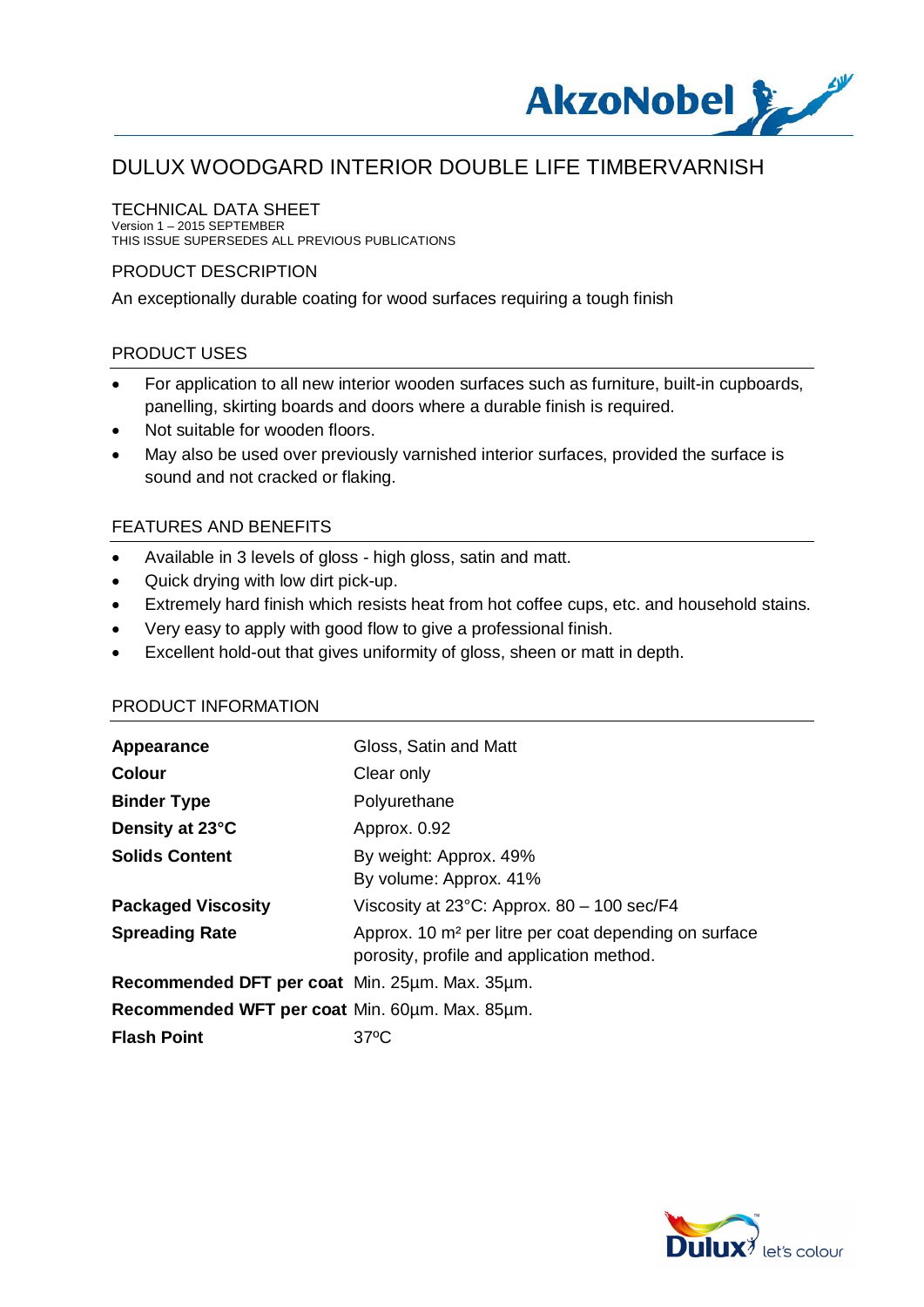

#### APPLICATION INFORMATION

| Mixing                | Stir until homogeneous with a flat paddle.                                                                                                                                                                                                                                                                              |
|-----------------------|-------------------------------------------------------------------------------------------------------------------------------------------------------------------------------------------------------------------------------------------------------------------------------------------------------------------------|
| Surface conditions    | Surface Temperature between 10 - 35°C. Relative Humidity<br>between 10 - 85 % OR 2°C above dew point minimum.                                                                                                                                                                                                           |
| Application methods   | <b>Brush and Conventional Spray</b>                                                                                                                                                                                                                                                                                     |
| Thinner               | Brush: Apply in an even thickness and finish in the direction<br>of the grain. Thin the first coat up to 10% with Mineral<br>Turpentine to aid penetration on raw wood. Allow to dry<br>overnight and sand lightly with 320 grit sandpaper. Apply<br>second and third coat undiluted, sanding lightly between<br>coats. |
|                       | Conventional Spray: Thin up to 10% with Mineral Turpentine.<br>N.B. Thinning reduces volume solids; therefore more coats<br>will be needed to produce the same colour, build, gloss and<br>durability as for a brush application.                                                                                       |
| <b>Drying Time</b>    | Touch dry 4 hours at 23°C.                                                                                                                                                                                                                                                                                              |
| <b>Recoating Time</b> | 18 hours at 23°C (Drying times will be extended during cold,<br>wet or humid conditions.)                                                                                                                                                                                                                               |
| Cleaning of equipment | After use, remove as much product as possible, and then<br>clean immediately with Dulux Brush Cleaner Degreaser or<br>Mineral Turpentine.                                                                                                                                                                               |
| <b>Substrates</b>     | Suitable for application to all interior wooden furniture,<br>beams, skirting boards, doors, window frames, counter tops<br>and a range of other interior wooden surfaces.                                                                                                                                              |
| Precautions:          | Do not apply during cold (below 10°C) or wet weather or on<br>to wet or damp wood. Drying times will be affected by<br>weather conditions.                                                                                                                                                                              |
|                       | Do not apply directly to bare metal surfaces – stop nail holes<br>with wood filler. Ensure all sides of the wood, including joints<br>and end-grain, are coated to prevent moisture from entering.                                                                                                                      |
|                       | N.B. Woodgard Interior Double Life Timbervarnish is not<br>recommended for wooden floors or decking.                                                                                                                                                                                                                    |
| <b>Coats Required</b> | For new work, apply three coats. Apply two coats for general<br>maintenance of a surface previously varnished in good<br>condition.                                                                                                                                                                                     |

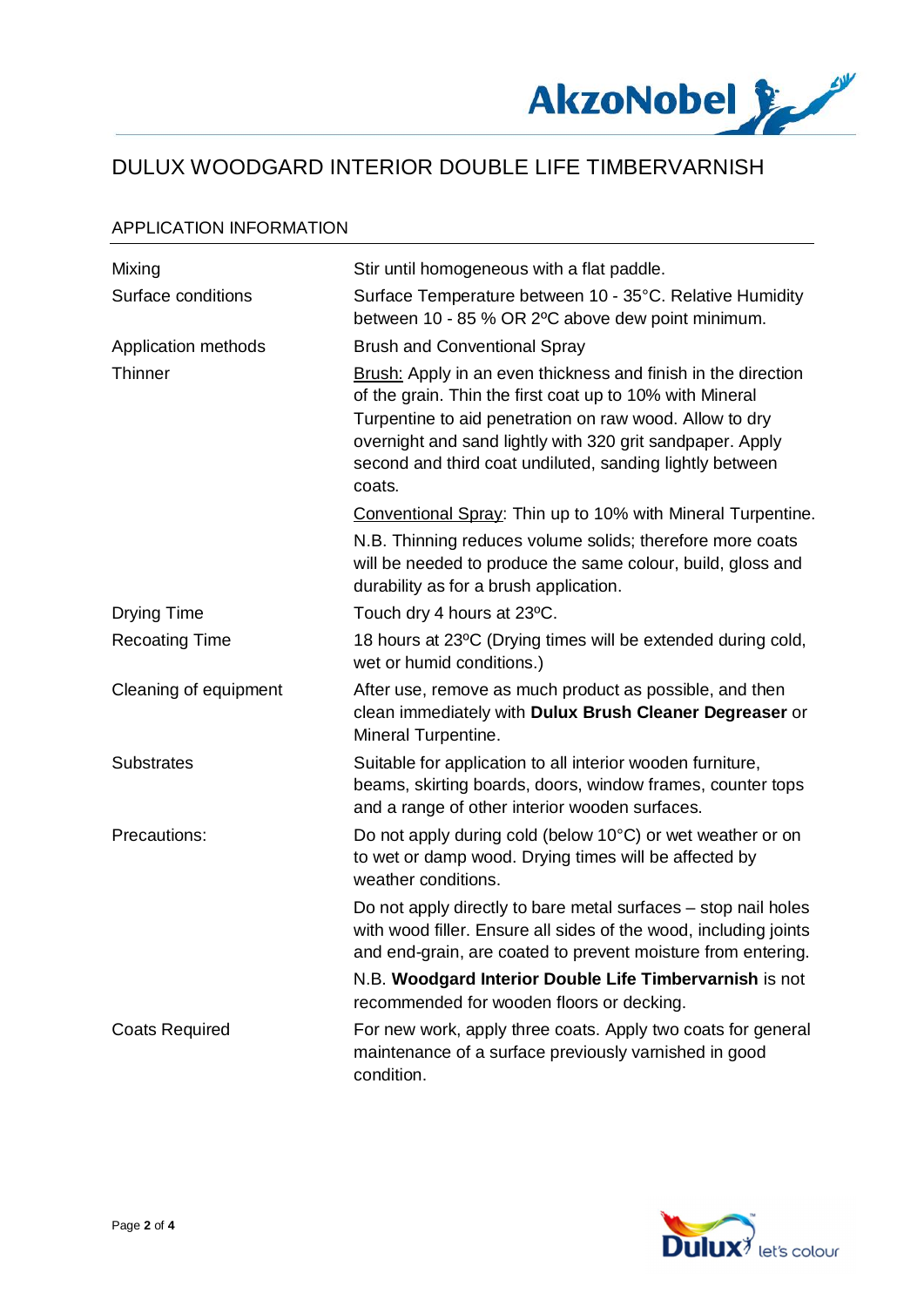

## SURFACE PREPARATION

Ensure that surfaces are sound and free from dust, oil, grease, dirt, and debris. Surfaces must be thoroughly dry - no more than 12% moisture content.

#### NEW SURFACES

- Sand down wood including the end grain to a smooth even surface finish using 100 -150 grit sandpaper, sanding in the direction of wood grain. Note: If nail holes or wood crevices need to be filled with wood filler, then fill and allow drying and sand to a smooth finish as part of the final sanding.
- Remove dust with a clean lint free cloth dampened with water. Ensure that surface is now smooth, free from dust, dirt, grease, oil and mortar splatter. Surfaces must be thoroughly dry, no more than 12% moisture content.

#### PREVIOUSLY VARNISHED

- · Sound varnish must be wiped down with mineral turpentine to remove any wax, oil or silicone. Lightly sand surface with 320 grit sandpaper. Remove dust. Wipe or rinse the surface with clean tap water.
- · Varnish that is cracked and flaked must be stripped to bare wood either by sanding or by the use of a paint stripper. Sand any discoloured areas to fresh wood. Sand down wood including the end grain to a smooth even surface finish using 100 -150 grit sandpaper, sanding in the direction of wood grain. Note: If nail holes or wood crevices need to be filled with wood filler, then fill and allow drying and sand to a smooth finish as part of the final sanding.

#### PREVIOUSLY COATED WITH A WOOD TREATMENT THAT CONTAIN OIL OR WAX

- It is not recommended to varnish wood previously coated with a treatment containing oil or wax.
- · Strip completely using a paint stripper. Sand down until all traces of previous treatment and discoloured wood have been removed
- · Always sand in the direction of the grain. Remove dust. Wipe surface with cloth dampened with mineral turpentine.

#### PREVIOUSLY PAINTED SURFACES

Strip completely using a paint stripper. Sand down until all traces of previous treatment and discoloured wood have been removed. Always sand in the direction of the grain. Remove dust. Wipe surface with cloth dampened with mineral turpentine.